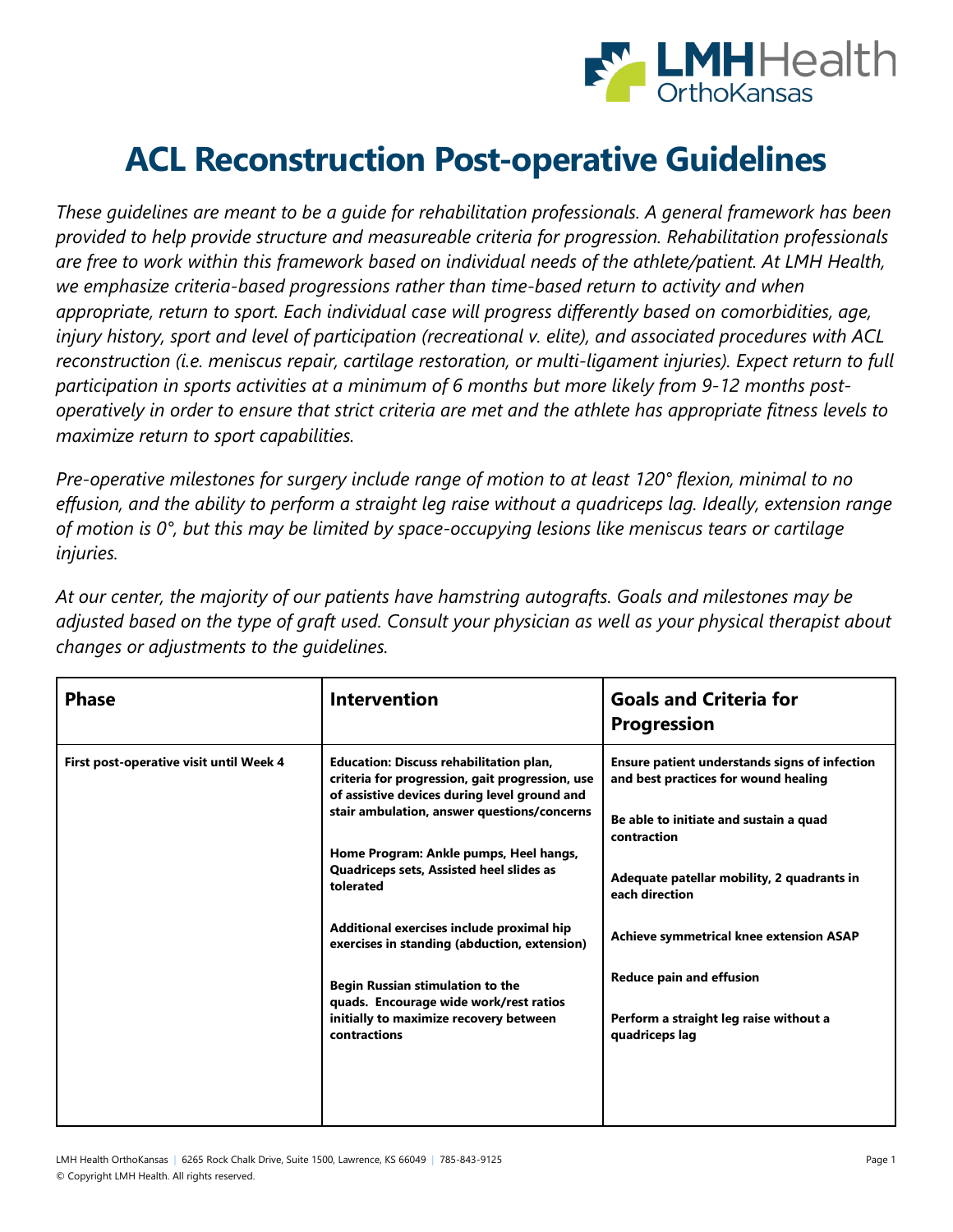

|                                   | Begin well-leg strengthening with high loads<br>Ice can be used for pain inhibition                                                    | Progress assistive device based on quad<br>control during mid-stance. Use one crutch or a<br>cane to transition to full WB w/o assistive  |
|-----------------------------------|----------------------------------------------------------------------------------------------------------------------------------------|-------------------------------------------------------------------------------------------------------------------------------------------|
|                                   | Stationary bike for ROM only to begin about<br>day 7-10                                                                                | devices. Limping and a flexed knee gait should<br>not be encouraged                                                                       |
|                                   | Gait Training: Instruction on use of assisted<br>device and proper gait sequencing                                                     | Closed kinetic chain exercises can begin once<br>gait is normal and patient is able to perform a<br>straight leg raise without a quad lag |
|                                   | <b>Weight Bearing Status: PWB with crutches</b><br>for the 2 weeks, WBAT after unless meniscus<br>repair then NWB for at least 4 weeks | Begin single leg balance exercises once full<br><b>WB</b>                                                                                 |
|                                   | ROM: 0-90 by week 2                                                                                                                    |                                                                                                                                           |
|                                   | BFR training not to begin before week 2                                                                                                |                                                                                                                                           |
| Weeks 4-8                         | ROM: Full AROM in supine should be<br>achieved by the end of week 8                                                                    | Normal gait                                                                                                                               |
| <b>Expected visits: 1-2x/week</b> | <b>Maintain terminal knee extension</b>                                                                                                | No effusion                                                                                                                               |
|                                   | <b>Continue NMES to quads</b>                                                                                                          | <b>Symmetrical AROM to uninvolved side</b>                                                                                                |
|                                   | <b>Physical therapy Treatment:</b>                                                                                                     | Reciprocating gait on stairs at the end of<br>week 8                                                                                      |
|                                   | <b>Hypertrophy and strength</b><br>emphasis with strengthening, 12-<br><b>20 RM</b>                                                    |                                                                                                                                           |
|                                   | Continue high loads on well leg                                                                                                        |                                                                                                                                           |
|                                   | Closed chain exercises to 60°<br>٠<br>flexion                                                                                          |                                                                                                                                           |
|                                   | <b>Open Chain Quad strengthening</b><br>$90-45^\circ$                                                                                  |                                                                                                                                           |
|                                   | Open & Closed Chain hamstring<br>strengthening exercises                                                                               |                                                                                                                                           |
|                                   | <b>Shuttle/Total Gym</b>                                                                                                               |                                                                                                                                           |
|                                   | Leg Press - emphasize eccentric<br>lowering                                                                                            |                                                                                                                                           |
|                                   | Step ups/downs                                                                                                                         |                                                                                                                                           |
|                                   | Lunges                                                                                                                                 |                                                                                                                                           |
|                                   | <b>BFR training if appropriate</b>                                                                                                     |                                                                                                                                           |
|                                   | <b>Total Leg Strengthening: hip</b><br>extensors, abductors, calves                                                                    |                                                                                                                                           |
|                                   | <b>Core strengthening</b>                                                                                                              |                                                                                                                                           |
|                                   | <b>Balance activities</b>                                                                                                              |                                                                                                                                           |
|                                   |                                                                                                                                        |                                                                                                                                           |
|                                   |                                                                                                                                        |                                                                                                                                           |
|                                   |                                                                                                                                        |                                                                                                                                           |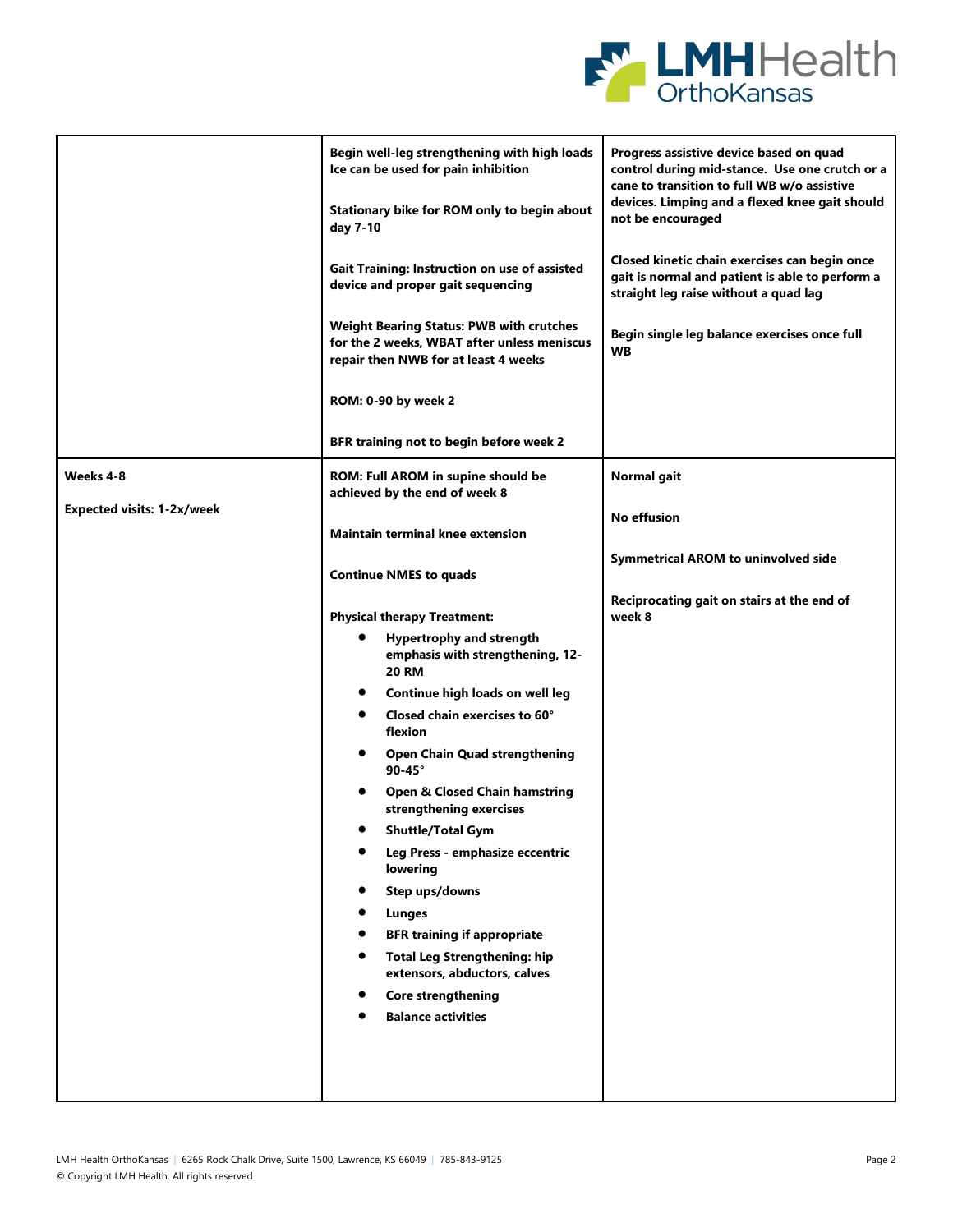

| <b>Weeks 8-16</b><br><b>Expected visits: 1-2x/week</b>  | <b>Continue strengthening from previous</b><br>phases, increasing loads to build strength, 8-<br>12 sets, 6-10 RM of involved<br>Full arc OKC knee extension by week 12<br><b>Continue BFR training as adjunct</b><br><b>Consider Google cardboard/VR for</b><br>neuroplasticity training                                                                                                                                                                                                                                                                                                                                                                                                                                                                                       | Consider lateral step down test by week 12<br>Return to jogging from weeks 12-16:<br><b>No effusion</b><br>$\bullet$<br>No pain<br><b>Symmetrical AROM</b><br>$\bullet$<br>Quad and Hamstring strength via<br>HHD at least 75%<br>Lateral step down test symmetrical                                                                                                                                                                                                                                                                  |
|---------------------------------------------------------|---------------------------------------------------------------------------------------------------------------------------------------------------------------------------------------------------------------------------------------------------------------------------------------------------------------------------------------------------------------------------------------------------------------------------------------------------------------------------------------------------------------------------------------------------------------------------------------------------------------------------------------------------------------------------------------------------------------------------------------------------------------------------------|---------------------------------------------------------------------------------------------------------------------------------------------------------------------------------------------------------------------------------------------------------------------------------------------------------------------------------------------------------------------------------------------------------------------------------------------------------------------------------------------------------------------------------------|
| <b>Weeks 16-24</b><br><b>Expected visits: 1-2x/week</b> | Once cleared for jogging, provide walk/jog<br>program to be completed every other day<br>(when appropriate)                                                                                                                                                                                                                                                                                                                                                                                                                                                                                                                                                                                                                                                                     | Once walk/jog program completed, begin<br>return to sprinting progression if appropriate                                                                                                                                                                                                                                                                                                                                                                                                                                              |
|                                                         | Initiate low impact progressions<br>Begin on shuttle or Total Gym<br><b>Jumps TO box</b><br>٠<br>٠<br>Land-based jumps in place<br>Jumps to box, 2 leg to 1<br>$\bullet$<br>٠<br>Land-based broad jumps<br><b>Land-based bounds</b><br>$\bullet$<br>Single leg hops TO box<br>٠<br>$\bullet$<br>Single leg hops on land<br>Sagittal plane, Frontal Plane,<br>Transverse plane, Multi-plane<br>Volume: Begin w/ 40-50 foot contacts per<br>session and increase from there<br>Once lateral plyos initiated, begin CoD<br>progressions<br>45° cuts<br>90° cuts, outside leg<br>90° cuts, inside leg<br><b>Strengthening: Based on testing</b><br>results. Provided strength deficits remain,<br>maintain eccentric-emphasized training<br><b>Continue BFR training as adjunct</b> | <b>Functional testing</b><br><b>Hop testing battery</b><br><b>Y Balance test</b><br>$\bullet$<br><b>HHD testing</b><br>PRO's - IKDC and ACL-RSI<br>Consider return to participation in sport when<br>strength and hop testing values at least 85% of<br>the uninvolved side<br>Individual drills<br>$\bullet$<br>Drills w/ chaos (1 on 1 basketball, 3<br>$\bullet$<br>v 3 soccer)<br>Team drills, non-contact<br>$\bullet$<br>Team drills, contact or reduced<br>constraints<br>Achieve symmetrical passive flexion by 5-6<br>months |